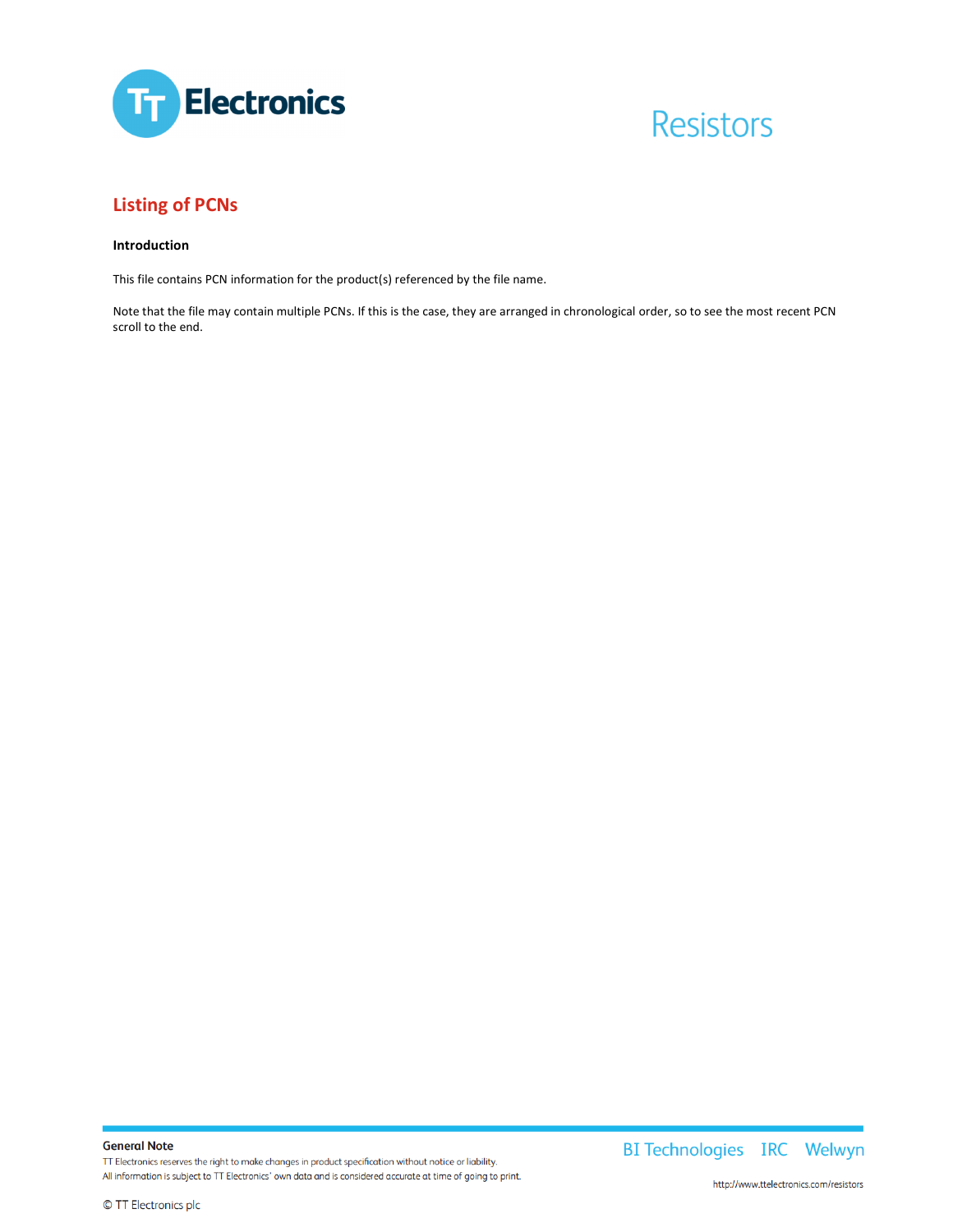

## **Resistors Product Change Notification**

| <b>PCN Number</b>                         | PCN-2019-RBU04                                                                                                                                     |                                                                  |
|-------------------------------------------|----------------------------------------------------------------------------------------------------------------------------------------------------|------------------------------------------------------------------|
| <b>PCN Title</b>                          | EOL Notification - CHP, MCHP, CHP1X, ZCHP, HSC, SMC, HSF,<br>MM, CGH, CMH, CGX, PPS, MRC and DPR3 Series                                           |                                                                  |
| <b>PCN Date</b>                           | $01st$ April 2019                                                                                                                                  |                                                                  |
| <b>Type of Change</b>                     | $\boxtimes$ End of Life Notification<br>$\Box$ Manufacturing Facility Change or Addition<br>$\Box$ Datasheet Specification Change<br>$\Box$ Other: | $\Box$ Material Change<br>$\Box$ Process Change<br>Design Change |
| <b>Manufacturing Location(s) Affected</b> | <b>TT Electronics Mexicali</b>                                                                                                                     |                                                                  |
| Date of Change Implementation             | 01 <sup>st</sup> April 2019                                                                                                                        |                                                                  |

| <b>Products Affected</b> |                                              |                                                                                                    |  |  |
|--------------------------|----------------------------------------------|----------------------------------------------------------------------------------------------------|--|--|
| Product<br><b>Series</b> | <b>Product Type(s)</b>                       | <b>Datasheet Link</b>                                                                              |  |  |
| <b>CHP</b>               | All CHP Series including Custom<br>Variants  | https://www.ttelectronics.com/TTElectronics/media/ProductFiles/Resistors<br>/Datasheets/CHP.pdf    |  |  |
| <b>MCHP</b>              | All MCHP Series including Custom<br>Variants | https://www.ttelectronics.com/TTElectronics/media/ProductFiles/Resistors/<br>Datasheets/MCHP.pdf   |  |  |
| CHP1X                    | All CHP1X including Custom Variants          | https://www.ttelectronics.com/TTElectronics/media/ProductFiles/Resistors/<br>Datasheets/CHP-1X.pdf |  |  |
| <b>ZCHP</b>              | All ZCHP Series including Custom<br>Variants | https://www.ttelectronics.com/TTElectronics/media/ProductFiles/Resistors/<br>Datasheets/ZCHP.pdf   |  |  |
| <b>HSC</b>               | All HSC Series including Custom<br>Variants  | Datasheet Not Available Online                                                                     |  |  |
| <b>SMC</b>               | All SMC Series including Custom<br>Variants  | https://www.ttelectronics.com/TTElectronics/media/ProductFiles/Resistors<br>/Datasheets/SMC.pdf    |  |  |
| <b>HSF</b>               | All HSF Series including Custom<br>Variants  | https://www.ttelectronics.com/TTElectronics/media/ProductFiles/Resistors<br>/Datasheets/HSF.pdf    |  |  |
| <b>MM</b>                | All MM Series including Custom<br>Variants   | https://www.ttelectronics.com/TTElectronics/media/ProductFiles/Resistors<br>/Datasheets/MM.pdf     |  |  |
| <b>CGH</b>               | All CGH Series including Custom<br>Variants  | https://www.ttelectronics.com/TTElectronics/media/ProductFiles/Resistors<br>/Datasheets/CGH.pdf    |  |  |
| <b>CMH</b>               | All CMH Series including Custom<br>Variants  | https://www.ttelectronics.com/TTElectronics/media/ProductFiles/Resistors<br>/Datasheets/CMH.pdf    |  |  |
| CGX                      | All CGX Series including Custom<br>Variants  | https://www.ttelectronics.com/TTElectronics/media/ProductFiles/Resistors<br>/Datasheets/CGX.pdf    |  |  |
| PPS                      | All PPS Series including Custom<br>Variants  | https://www.ttelectronics.com/TTElectronics/media/ProductFiles/Resistors<br>/Datasheets/PPS-1.pdf  |  |  |
| <b>MRC</b>               | All MRC Series including Custom<br>Variants  | https://www.ttelectronics.com/TTElectronics/media/ProductFiles/Resistors<br>/Datasheets/MRC.pdf    |  |  |
| DPR3                     | All DP3 Series including Custom<br>Variants  | Datasheet Not Available Online                                                                     |  |  |

BI Technologies IRC Welwyn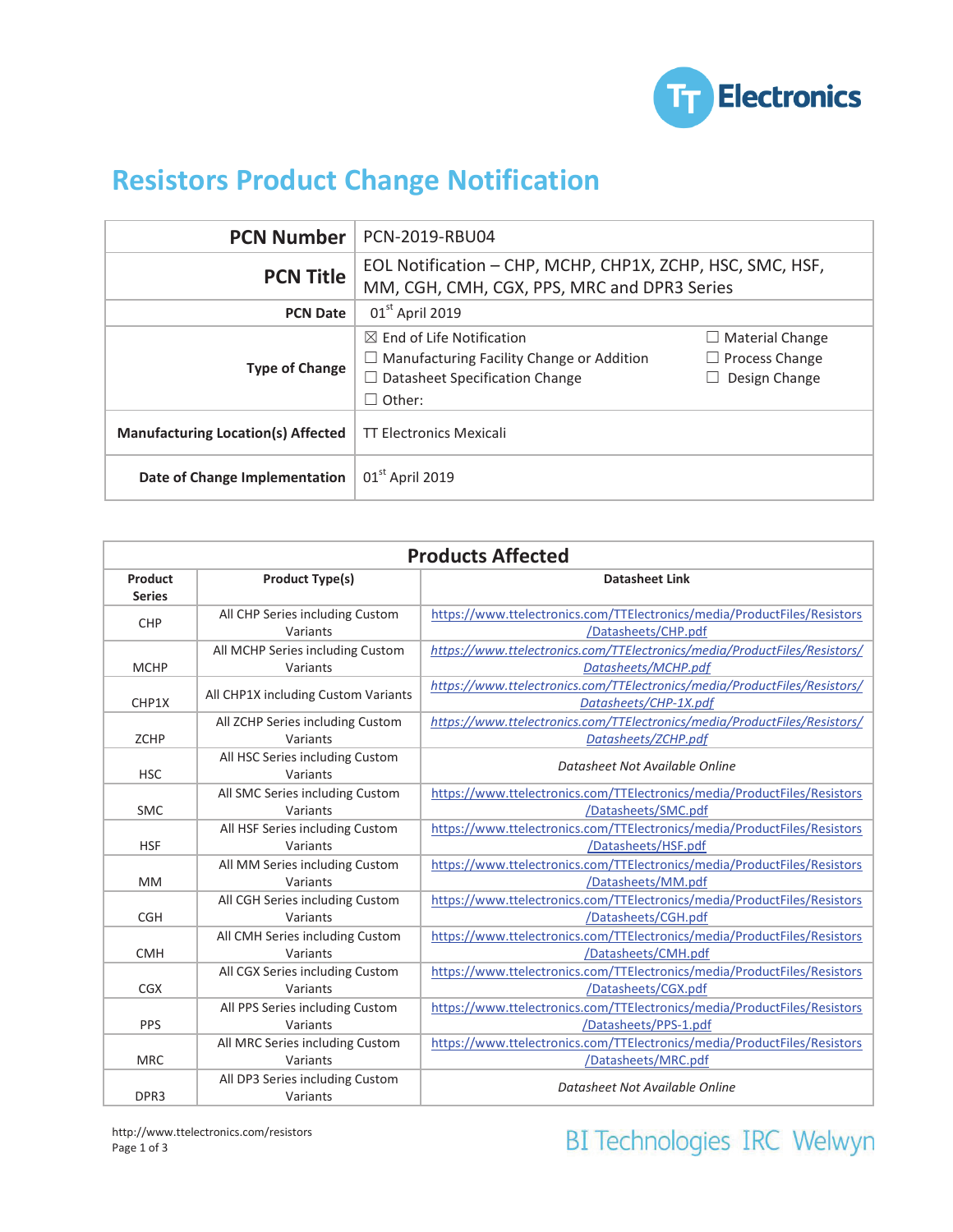

| <b>Change Detail</b>                                             |                                                                                                                                                                                                                                                                                                                                                                                                                                                                                                                                                                                       |  |  |  |
|------------------------------------------------------------------|---------------------------------------------------------------------------------------------------------------------------------------------------------------------------------------------------------------------------------------------------------------------------------------------------------------------------------------------------------------------------------------------------------------------------------------------------------------------------------------------------------------------------------------------------------------------------------------|--|--|--|
| <b>Description of Change</b>                                     | TT Electronics is declaring that the subject part numbers are being taken End Of Life.<br>Products included within this EOL notification are listed above<br>MIL approved products and their associated DSCC numbers can be found in appendix 1                                                                                                                                                                                                                                                                                                                                       |  |  |  |
| <b>Reason for Change</b>                                         | Product is no longer economically viable to manufacture                                                                                                                                                                                                                                                                                                                                                                                                                                                                                                                               |  |  |  |
| <b>Implementation Plan</b>                                       | Last time buy will be available until 30 <sup>th</sup> June 2019 to be shipped before 31 <sup>st</sup> November 2019                                                                                                                                                                                                                                                                                                                                                                                                                                                                  |  |  |  |
| <b>Customer Impact</b>                                           | Parts will be EOL and unavailable to order after the 30 <sup>th</sup> June 2019                                                                                                                                                                                                                                                                                                                                                                                                                                                                                                       |  |  |  |
| <b>Recommendations</b>                                           | LTB order to be placed before 30 <sup>th</sup> June 2019<br>TT Electronics are actively working on a drop in, like for like replacement however launch date for<br>this product is unavailable at this time<br>If a flat chip solution can be used, the HPWC series (Available now) or HDSC Series (Due to launch<br>P4 2019) could be a suitable replacement.<br>Application specific requirements should be discussed with your Sales Contact & FAE.<br><b>HPWC Datasheet Link:</b><br>https://www.ttelectronics.com/TTElectronics/media/ProductFiles/Resistors/Datasheets/HPWC.pdf |  |  |  |
| <b>Availability of Previously</b><br><b>Manufactured Product</b> | <b>NA</b>                                                                                                                                                                                                                                                                                                                                                                                                                                                                                                                                                                             |  |  |  |
| Availability of<br><b>Approval Samples</b>                       | Samples of HPWC & HDSC Series can be obtained via your relevant sales contact                                                                                                                                                                                                                                                                                                                                                                                                                                                                                                         |  |  |  |
| <b>Sales Contacts</b>                                            | Americas (OEM): Kevin Marzano Kevin.marzano@ttelectronics.com<br>Europe (OEM): Peter Bauer Peter.bauer@ttelectronics.com<br>Asia (OEM): Janson Chuen janson.chuen@ttelectronics.com<br>Americas Distribution: Jason Gildea jason.gildea@ttelectronics.com<br>Europe (EMEA) Distribution: Claudia Patzak-Kruger Claudia.Patzak-Kruger@ttelectronics.com<br>Asia Distribution: Willis Ong Willis.Ong@ttelectronics.com                                                                                                                                                                  |  |  |  |

| Approval         |                     |                                        |                   |  |
|------------------|---------------------|----------------------------------------|-------------------|--|
|                  | <b>Name</b>         | <b>Title</b>                           | Date              |  |
| <b>Issued by</b> | David Peters        | <b>Product Line Manager</b>            | $01st$ April 2019 |  |
| Approved by      | <b>Barry Peters</b> | VP Product Management &<br>Engineering | $01st$ April 2019 |  |
| Approved by      | <b>Guy Millard</b>  | VP & GM Resistors Business<br>Unit     | $01st$ April 2019 |  |